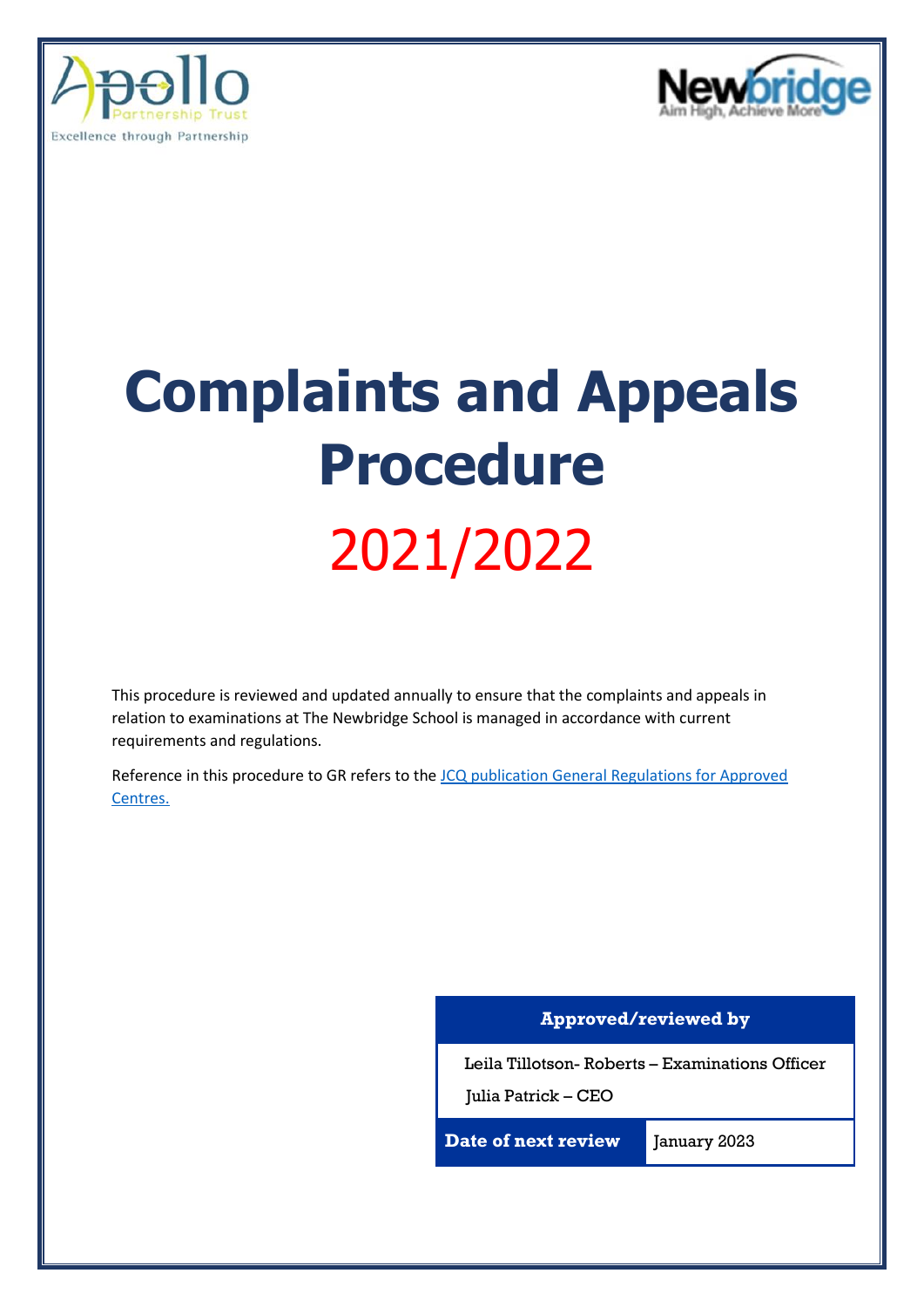



| <b>Centre Name</b>                | <b>The Newbridge School</b>    |
|-----------------------------------|--------------------------------|
| <b>Centre Number</b>              | 25182                          |
| Date Policy Created               | 25/01/2022                     |
| <b>Current Policy Reviewed by</b> | <b>Leila Tillotson-Roberts</b> |
| Current Policy approved by        | Julia Patrick                  |
| Date of Next Review               | January 2023                   |

## **Key staff involved in the policy**

| Role                  | Name (s)                                    |
|-----------------------|---------------------------------------------|
| <b>Exams Officer</b>  | <b>Leila Tillotson-Roberts</b>              |
| <b>Senior Leaders</b> | Ms. Natalie Fox, Mr Nick Schober, Ms Laura  |
|                       | Drakeley, Mr Danny Birt, Ms Kirste Thompson |
| <b>Head of Centre</b> | Ms Julia Patrick (CEO), Mr Michael Gamble,  |
|                       | <b>Mr Michael Rowbottom</b>                 |
| Exams & Data Admin    | <b>Jodie Williamson</b>                     |

## **Purpose of the procedure**

The purpose of this procedure is to confirm the arrangements for complaints and appeals in relation to examinations at The Newbridge School and confirms compliance with [JCQ's General Regulations for Approved Centres](https://www.jcq.org.uk/wp-content/uploads/2022/01/Gen_regs_approved_centres_21-22_FINAL.pdf) (section 5.8) in drawing to the attention of candidates and their parents/carers their written complaints and appeals procedure which covers general complaints regarding the centre's delivery or administration of a qualification.

# **Grounds for complaint**

A candidate (or his/her/parent/carer) at The Newbridge School may make a complaint on the grounds below.

# **Teaching and Learning**

Quality of teaching and learning, for example

- Non-subject specialist teacher without adequate training/subject matter expertise utilised on a long-term basis
- Teacher lacking knowledge of new specification/incorrect core content studied/taught
- Core content not adequately covered
- Inadequate feedback for a candidate following assessment(s)
- Pre-release/advance material/set task issued by the awarding body not provided on time to an examination candidate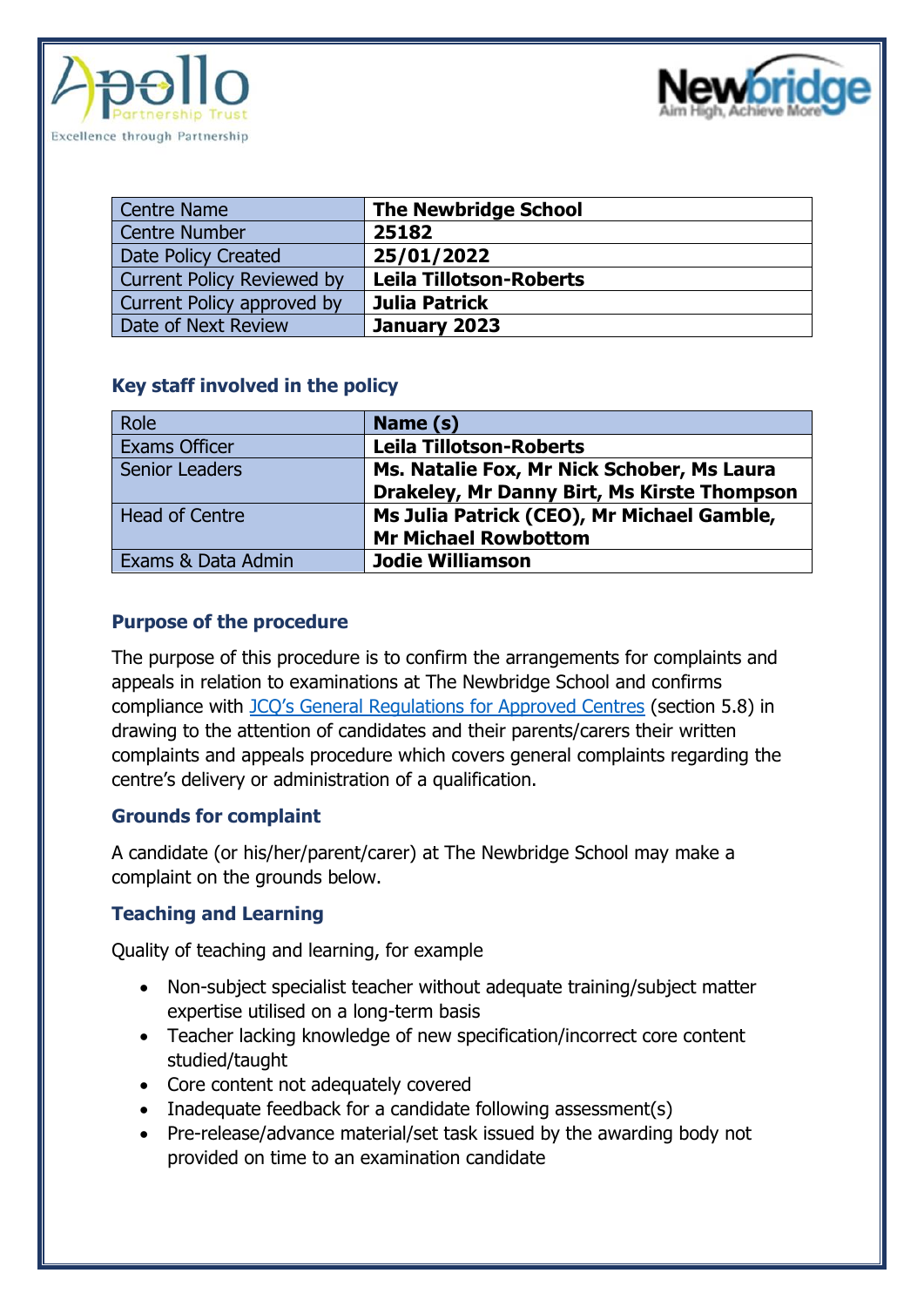



- The taking of an assessment, which contributes to the final grade of the qualification, not conducted according to the JCQ/awarding body instructions
- The marking of an internal assessment, which contributes to the final grade of the qualification, not undertaken according to the requirements of the awarding body (complainant should refer to the centre's internal appeals procedure)
- Centre fails to adhere to its internal appeals procedure
- Candidate not informed of their centre assessed mark prior to marks being submitted to the awarding body
- Candidate not informed of their centre assessed mark in sufficient time to request/appeal a review of marking prior to marks being submitted to the awarding body
- Candidate not given sufficient time to review materials to make a decision whether to request a review of the centre assessed mark

# **Access arrangements**

- Candidate not assessed by the centre's appointed assessor
- Candidate not involved in decisions made regarding their access arrangements
- Candidate did not consent to personal data being shared electronically (by the non-acquisition of a signed data protection notice/candidate data personal consent form)
- Candidate not informed/adequately informed of the arrangement(s) in place and the subjects or components of subjects where the arrangement(s) would not apply
- Examination information not appropriately adapted for a disabled candidate to access it
- Adapted equipment put in place failed during examination/assessment
- Approved access arrangement(s) not put in place at the time of an examination/assessment
- Appropriate arrangement(s) not put in place at the time of an examination/assessment as a consequence of a temporary injury or impairment

# **Entries**

- Failure to clearly explain a decision of early entry for a qualification to candidate (or parent/carer)
- Candidate not entered/entered late (incurring a late entry fee) for a required examination/assessment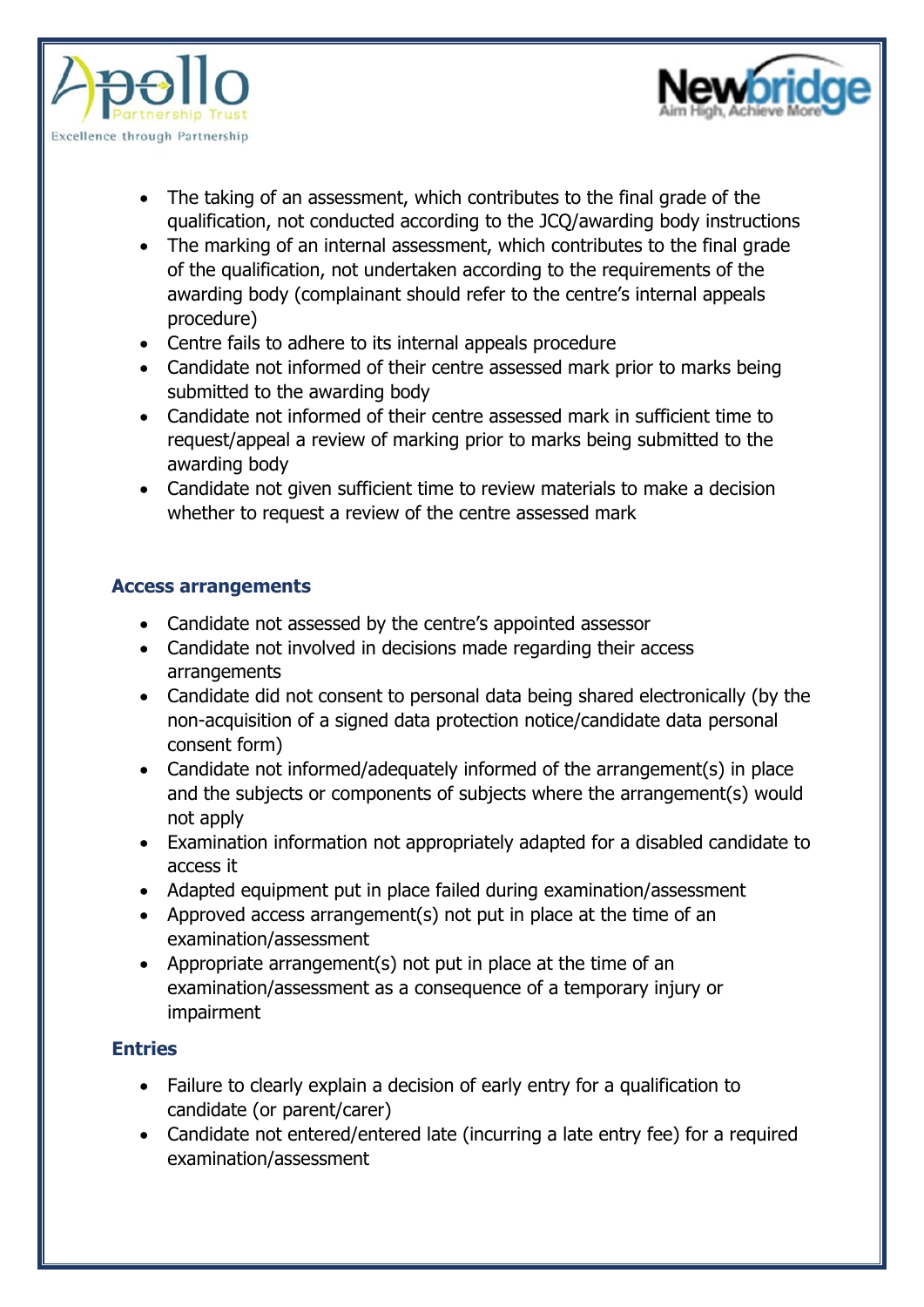



- Candidate entered for a wrong examination/assessment
- Candidate entered for a wrong tier of entry

# **Conducting examinations**

- Failure to adequately brief candidate on examination timetable/regulations prior to examination/assessment taking place
- Room in which assessment held did not provide candidate with appropriate conditions for taking the examination
- Inadequate invigilation in examination room
- Failure to conduct the examination according to the regulations
- Online system failed during (on-screen) examination/assessment
- Disruption during the examination/assessment
- Alleged, suspected or actual malpractice incident not investigated/reported
- Failure to inform/update candidate on the outcome of a special consideration application

# **Results and Post-Results**

- Before examinations, candidate not made aware of the arrangements for post-results services and the availability of senior members of centre staff after the publication of results
- Candidate not having access to a member of senior staff after the publication of results to discuss/make a decision on the submission of a results review/enquiry
- Candidate request for return of work after moderation and work not available/disposed of earlier than allowed in the regulations
- Candidate (or parent/carer) unhappy with a result (complainant to refer via exams officer to awarding body post-results services)
- Candidate (or parent/carer) unhappy with a centre decision not to support a clerical re-check, a review of marking, a review of moderation or an appeal (complainant to refer to the centre's internal appeals procedure)
- (updated 2021/22) Centre applied for the wrong post-results service/for the wrong script for a candidate
- Centre missed awarding body deadline to apply for a post-results service
- Centre applied for a post-results service for a candidate without gaining required candidate consent/permission